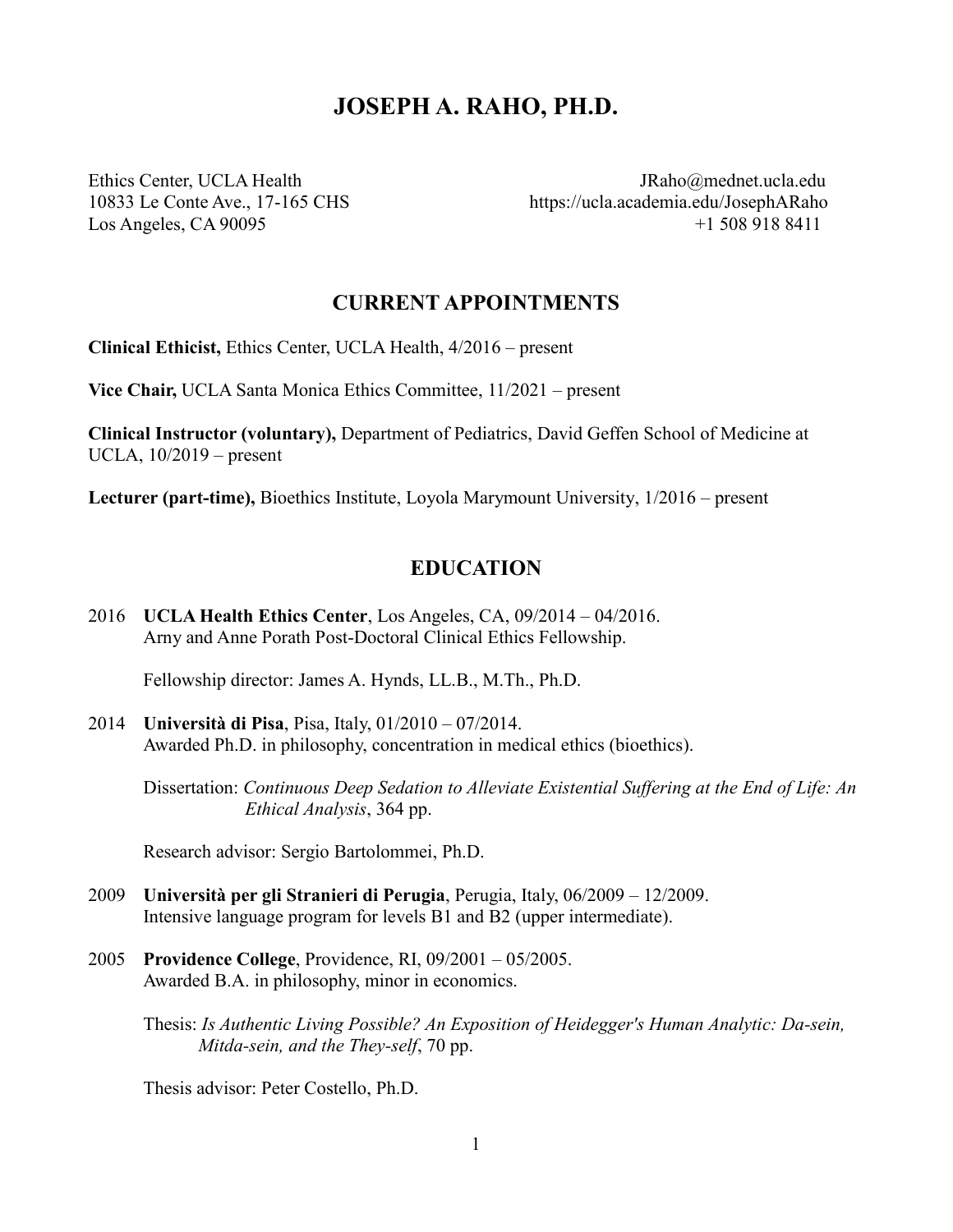## **AREAS OF EXPERTISE**

#### **Bioethics**:

Clinical ethics, especially end-of-life ethics (medical futility, palliative sedation) and pediatric bioethics; federal bioethics commissions and public policy.

#### **Moral philosophy**:

Normative ethics; philosophy of medicine; narrative ethics.

# **WORK EXPERIENCE**

#### **UCLA Health Ethics Center**, Los Angeles, CA **2014 – present**

#### **Clinical Ethicist** (04/2016 – present):

- Attending ethicist (includes night, weekend, and holiday on-call coverage):
	- o Ronald Reagan UCLA Medical Center
	- o UCLA Medical Center, Santa Monica
	- o Resnick Neuropsychiatric Hospital at UCLA Health
	- o 600+ independent ethics consultations to-date
- Leadership:
	- o Vice Chair, UCLA Santa Monica Ethics Committee (11/2021 present)
	- o Voting member, UCLA Health's three hospital ethics committees (monthly)
	- o Member, Pediatric Heart Transplantation Selection Committee (10/2016 present; weekly)
	- o Member, Ronald Reagan UCLA Schwartz Rounds Committee (1/2021 present; bi-monthly)
	- o Co-chair, Subcommittee on Organ Procurement from the Unrepresented  $(2018 - 2019)$
	- o Chair, Joint Subcommittee on Continuing Education for Ethics Committee Members (2/2019 – 2020)
- Education:
	- o Daily mentoring of our post-doctoral clinical ethics fellows (two fellows/year)
	- o Academic and Clinical Teaching at David Geffen School of Medicine, UCLA School of Nursing, and Housestaff programs (see "TEACHING EXPERIENCE," below)
	- o Mentoring of palliative care fellows
- Scholarship: see "PUBLICATIONS" and "PRESENTATIONS AT CONFERENCES," below

**Clinical Ethics Fellow** (09/2014 – 04/2016): Post-doctoral fellowship program provides advanced training in clinical ethics consultation, clinical education, and hospital ethics policy.

- Participated in 250 ethics consultations (under supervision) across all three UCLA Health hospitals
- Participated in 14 formal Ethics Committee reviews for futility cases and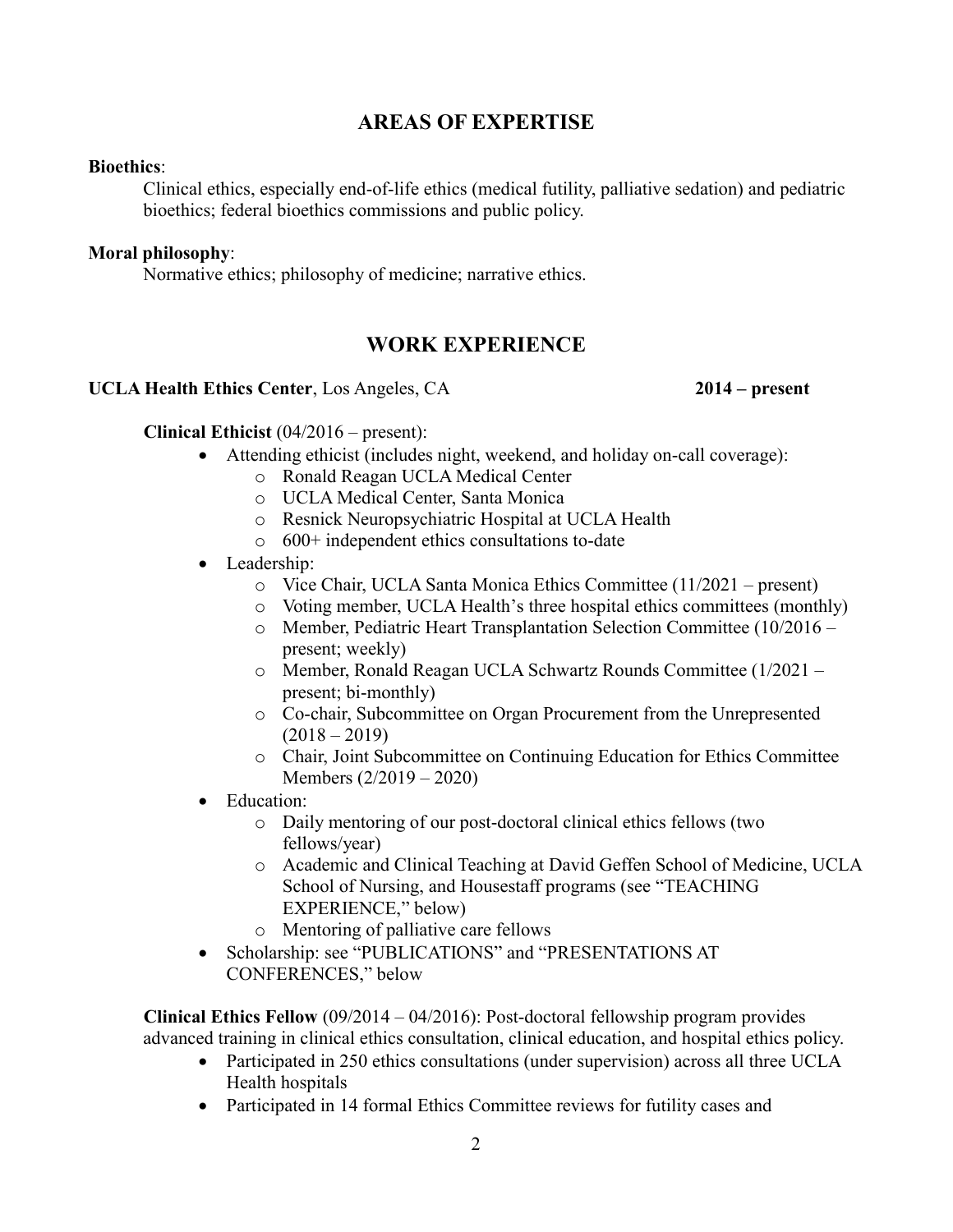unrepresented patients

- Member *Ex Officio*, UCLA Health's three hospital ethics committees
- Hospital policy development (leadership role, Palliative Sedation policy)
- Clinical Teaching: Geriatrics Residency Program (monthly lecture on "Decisionmaking capacity"); Ethics presentations to Pediatric Fellows
- Research assistant (Core Ethics Curriculum, David Geffen School of Medicine, 2015  $-2016$
- Mentoring: junior fellow (second year)
- Hospital-wide staff ethics education: Ethics Journal Club on various topics
- Departmental research collaboration (UCLA advance directive project)
- Departmental Ethics Rounds (weekly)
- Scholarship: see "PUBLICATIONS" and "PRESENTATIONS AT CONFERENCES," below

## **President's Council on Bioethics**, Washington, D.C. **2006 – 2009**

Presidential advisory commission that addresses the ethical issues that arise from advances in biotechnology and the biomedical sciences. Fourth federal advisory body of its kind; presented recommendations and reports to the White House and the U.S. Congress on a variety of topics: human cloning, medical enhancement, embryonic stem cell research, assisted reproduction, end-of-life care, death by neurologic criteria, organ transplantation, and newborn genetic screening. Provided research support in the following capacities:

**Research Analyst** (02/2009 – 06/2009): Conducted conceptual and empirical research on issues under investigation by the President's Council on Bioethics, developed written summaries of that research, and prepared texts for review and use by members of the Council (18 presidential appointees drawn from medicine, science, law, philosophy, and theology) and research staff. Topics: medical futility, embryo research in selected European countries, and newborn genetic screening. For relevant papers, see "PUBLICATIONS," below.

**Research Assistant** (07/2007 – 01/2009): Conducted bibliographic and empirical research on issues under consideration by the Chairman (Edmund Pellegrino, MD), the Executive Director (F. Daniel Davis, PhD), and the President's Council; provided research support, including the editing of Council documents; also supervised and directed the research of a Council intern (summer 2008). Research topics: the ethical basis of health care reform; the current status of medical futility statutes; philosophy of medicine; bioethics in the public square and federal advisory commissions. For relevant papers, see "PUBLICATIONS," below.

**Staff Assistant** (02/2006 – 06/2007): Conducted bibliographic and topical research for the Executive Director; transcript editing of the Council's public meetings (4 per year); maintenance of the Council's database (*Access*), and related staff support. Research topics: newborn genetic screening, ethics of blood donation, children's access to medical care, and genetic discrimination.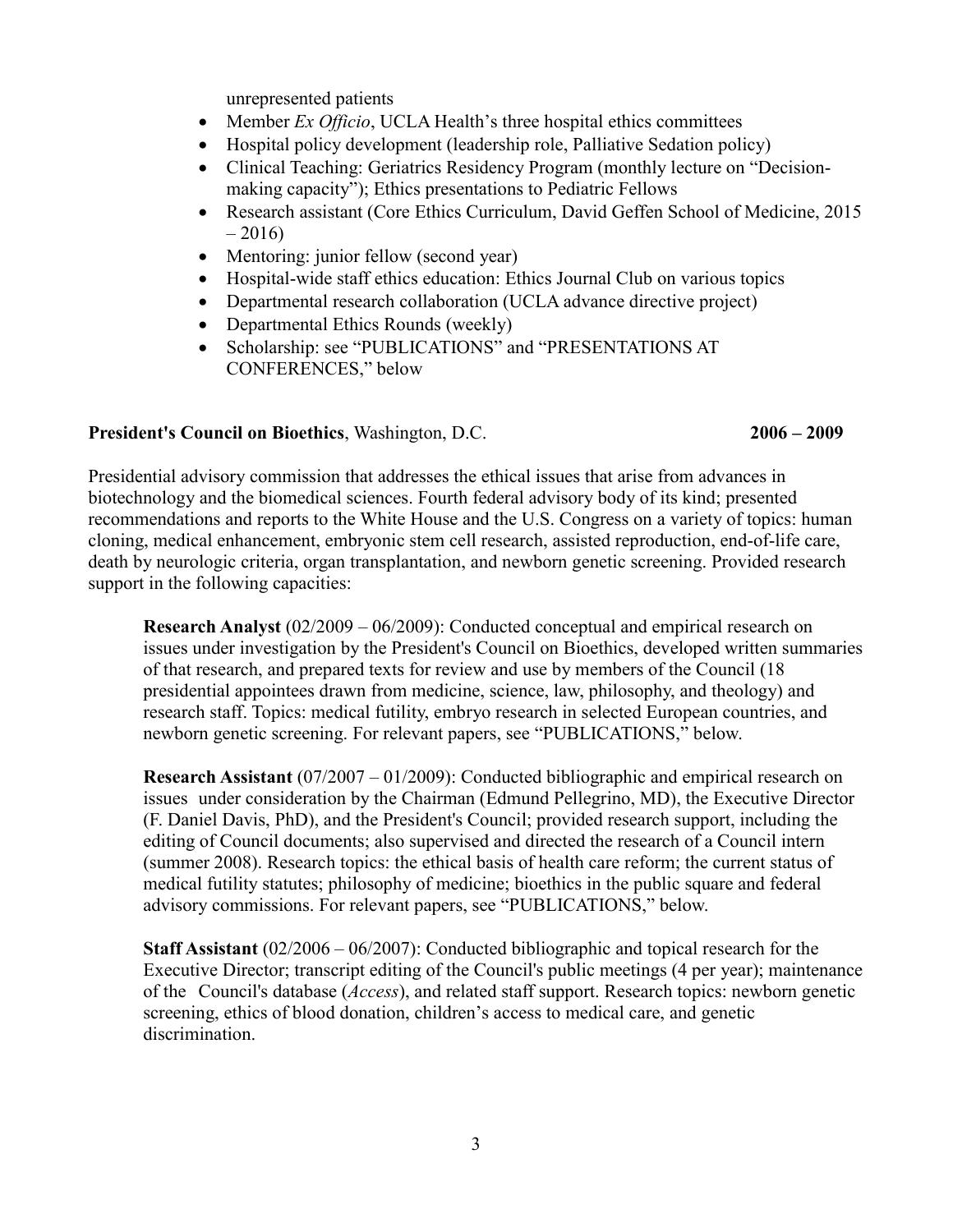# **TEACHING EXPERIENCE**

### **Academic Teaching:**

#### **Loyola Marymount University**, Bioethics Institute, Masters of Bioethics Program

 $\bullet$  Bioethics at the End of Life: Spring 2016, 2017, 2018, 2019; Fall 2020 (online/synchronous, due to COVID-19), 2021 (hybrid/synchronous, due to COVID-19)

#### **Creighton University School of Medicine**, Masters of Science in Health Care Ethics Program

Philosophical Bioethics (online/asynchronous): Spring 2014, 2016.

## **UCLA David Geffen School of Medicine**

- Introduction to the Profession for MS-1 (2017, 2018, 2019, 2020)
- Block 5 for MS-1 (2017, 2018)
- Block 6 for MS-2 (2016, 2017, 2018, 2019, 2020; mentored for 2021)
- Block 7 for MS-2 (2016, 2017, 2018, 2019, 2020, 2021)
- Block 8 for MS-2 (2016, 2017, 2018, 2019, 2020; mentored for 2021)
- Clinical Foundations for MS-3 (2016, 2018, 2019); renamed to Transition to Clerkships (2020)
- Pediatric Interest Group Workshops in Ethics (1/29/16, 2/2/17, 10/17/18)
- Bioethics Interest Group in Palliative Care & Hospice  $(10/22/19)$

## **UCLA School of Nursing**, *Guest Lecturer*

- Communication and Ethics (Doctorate of Nursing Practice): 2018 2020
- Healthcare Policy (MA Students): 2020 present
- Ethical Issues, Social Justice, and History of Nursing (MA Students): 2020 present

## **Università di Pisa (Italy), Dipartimento di Filosofia** (as *Teaching Assistant*)

- Etica Applicata (Applied Ethics), Prof. Sergio Bartolommei: Fall 2012
- Etica della Comunicazione (Communication Ethics), Prof. Adriano Fabris: Fall 2011

## **Clinical Teaching:**

## **UCLA Pediatric Fellowship Program**

- Ethics Core Curriculum (14 subspecialty fellowships): 2015 present
- Ethics Lecture Series for Pediatric Neurology Fellows: 2019 present

## **UCLA Pediatric Residency Program**

• Ethics Core Curriculum: 2021 – present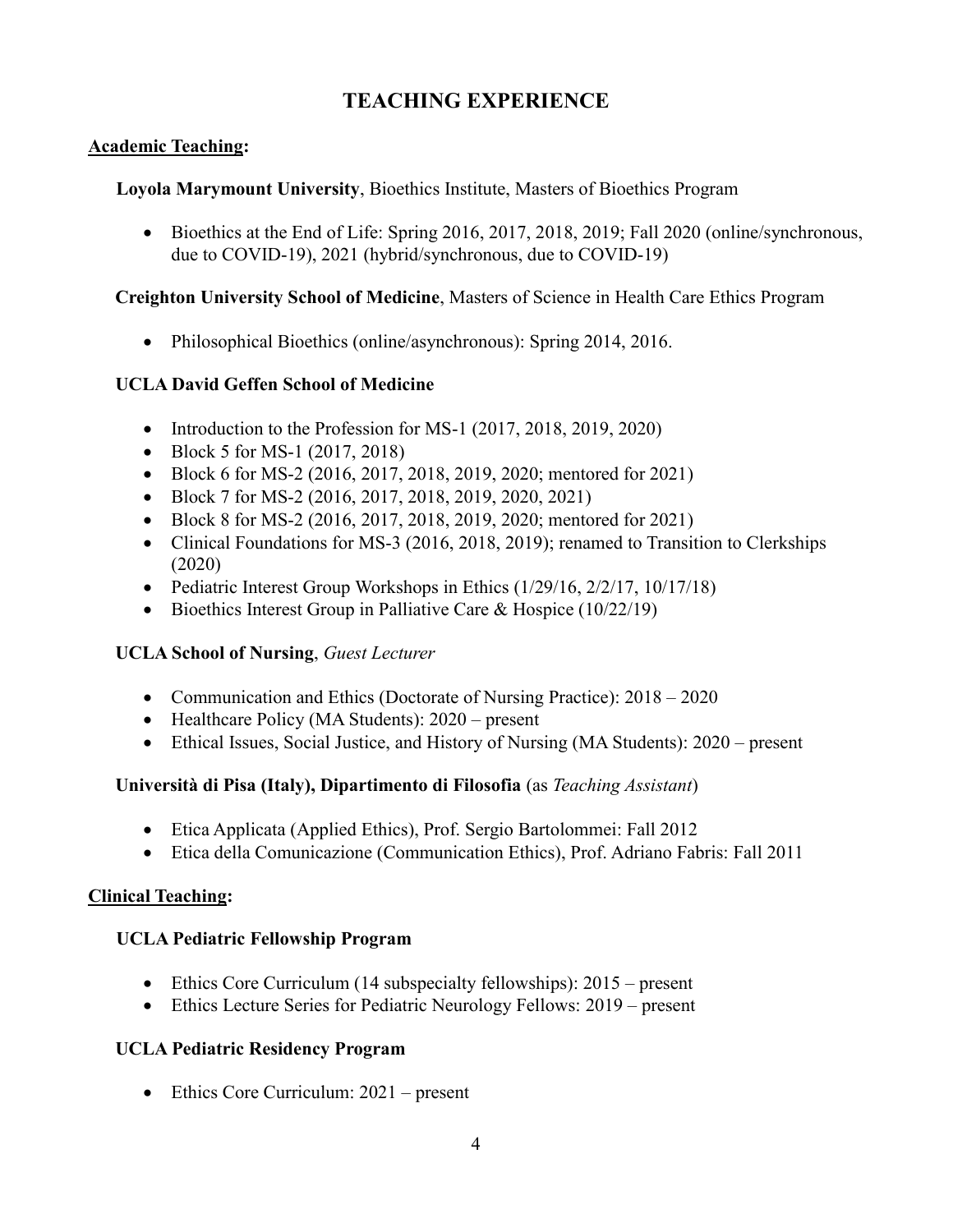### **UCLA Semel Institute: Psychology Interns**

 $\bullet$  Ethics lecture: 2018 – present

#### **UCLA Geriatrics Residency Program**

• Decision-making capacity (monthly):  $2015 - 2016$ 

#### **Nursing Ethics Seminar:** 8/2017

### **UCLA Health Ethics Journal Club**:

• Monthly,  $2015 - 2016$ 

#### **Language Instruction**:

#### **Istituto Linguistico Mediteranneo (Pisa, Italy)**

• English Language Instructor: 2010

# **PUBLICATIONS**

#### **Book Chapters:**

- 1. Hynds and **Raho**, "Ethics." In: Yazdani, Lerner, Crummey, Kulkarni, and Newcomer (eds.), *General Pediatrics: Board Review* (New York, Oxford University Press: 2020): 509-521.
- 2. Raho, "In Whose Best Interests? Critiquing the 'Family-as-Unit' Myth in Pediatric Ethics." In: Peter A. Clark (ed.), *Bioethics – Medical, Ethical and Legal Perspectives* (Rijeka, InTech: 2016): 145-160.
- 3. Raho, "Il dibattito bioetico internazionale" ["Definitions and criteria in the determination of death: The international bioethical debate"]. In: Francesco Paolo de Ceglia (ed.) *Le dimensioni della linea. Storia dei confini tra vita e morte* (*Line dimensions. History of the borders between life and death*) (Edizioni Franco-Angeli: 2014): 433-453.

#### **Articles:**

- 1. Miccinesi and **Raho**, "Morire senza coscienza: La giustificazione morale della sedazione palliativa profonda continua" [Dying while intentionally deeply sedated. How can we ethically justify continuous deep palliative sedation?] *Medicina & Morale* (2019) 68(4): 397-410.
- 2. **Raho**, Brown-Saltzman, Korenman, Weiss, Orentlicher, Lin, Moreno, Nuri-Robins, Stein, Schnell, Diamant, Weiss, "Ethics of Organ Procurement from the Unrepresented Patient Population," *Journal of Medical Ethics* (2019) 45(11): 751-754.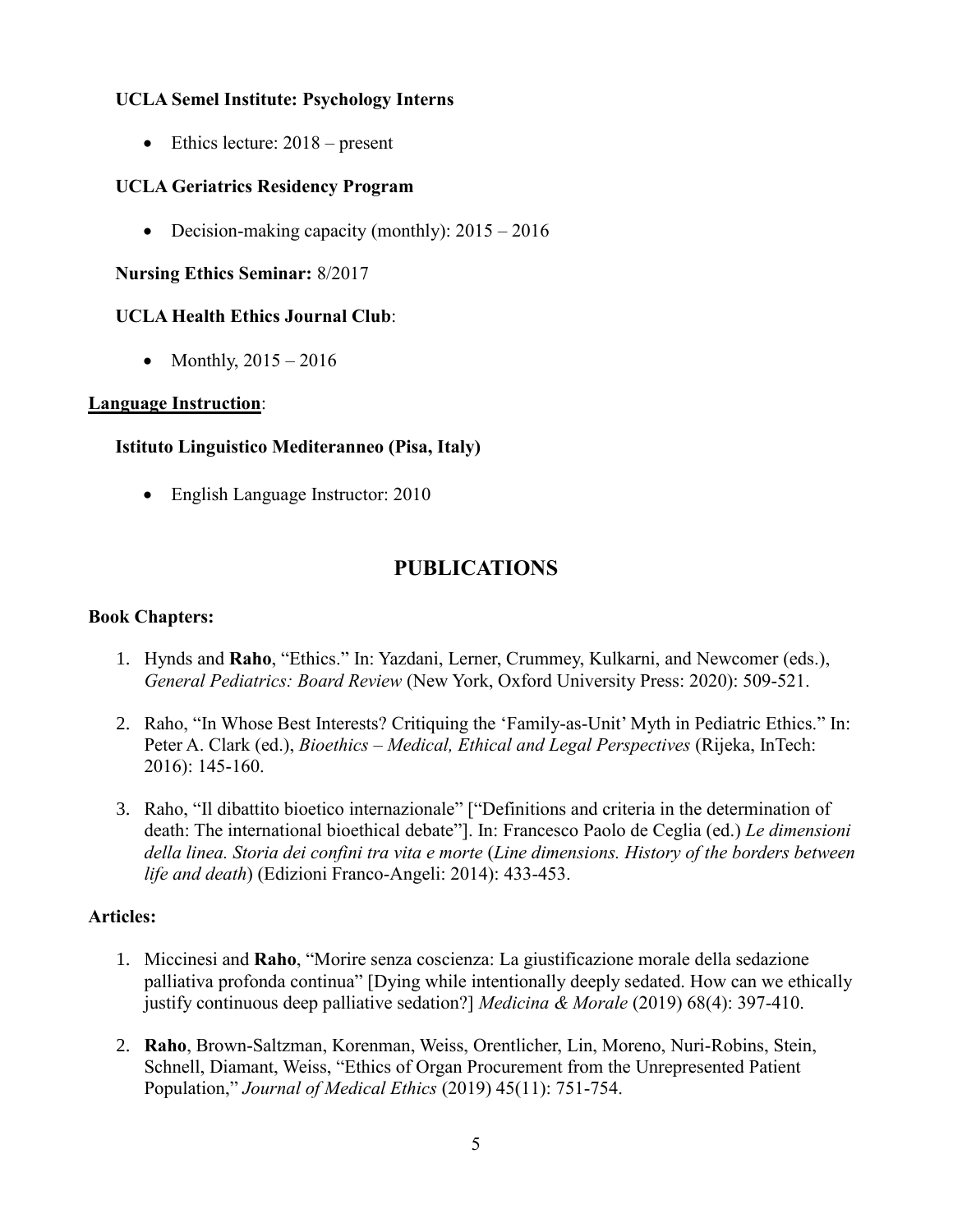- 3. Pavlish, Brown-Saltzman, **Raho**, Chen, "A National Survey on Moral Obligations in Critical Care," *American Journal of Critical Care* (2019) 28(3): 183-192.
- 4. Nicoli, Cummins, **Raho**, Porz, Minoja, and Picozzi, "'If an Acute Event Occurs, What Should We Do?' Diverse Ethical Approaches to Decision-Making in the ICU," *Medicine, Health Care and Philosophy* (2019) 22(3): 475-486.
- 5. **Raho** and Miccinesi, "Contesting the Equivalency of Continuous Sedation Until Death and Physician-Assisted Suicide/Euthanasia: A Commentary on LiPuma," *Journal of Medicine and Philosophy* (2015) 40(5): 529-553.
- 6. Raho, "La Sedazione Palliativa per la Sofferenza Esistenziale: Eticamente Accettabile?" ["Palliative Sedation for Existential Suffering: Ethically Acceptable?"] *Rivista Italiana di Cure Palliative* (2015) XVII(3): 183-189.
- 7. Miccinesi, Caraceni, **Raho**, Paci, Bulli, Van den Block, and Giannini, "Careful monitoring of the use of sedative drugs at the end of life: the role of epidemiology. The ITAELD study," *Minerva Anestesiologica* (2015) 81(9): 968-979.
- 8. Raho, "Palliative Sedation: A Review of the Ethical Debate," *Health Care Ethics USA* (2014) 22(3): 15-23.
- 9. Raho, "Rethinking 'Nature' Through Synthetic Biology," *Teoria* 34(1): 93-111.
- 10. [Protocol] Effiong, Shinn, Pope, **Raho**, "Advance care planning for end-stage kidney disease" *Cochrane Database of Systematic Reviews* (2013) (Iss. 7).
- 11. Raho, "La metafora morale e le questioni emergenti in bioetica. Il caso della biologia di sintesi" ["Moral metaphor and emerging issues in bioethics. The case of synthetic biology"] (trans. Francesco Petruzzelli), *Quaderni della ricerca* (2012) 2: 287-308.
- 12. Raho, "Conformity and Dissent in Clinical Medicine: Bioethics and the Physician-Patient Relationship," *Teoria* (2012) 32(1): 141-153.
- 13. Raho, "Improving Communication in Order to Mitigate Intractable Conflict Over Medical Futility," *Internet Journal of Catholic Bioethics* (2012) 7(1) (Winter) [reprinted in *Journal of Healthcare Ethics & Administration* (2016) 2(1)].

## **Short Commentaries and Letters:**

- 1. **Raho** and Miccinesi, "Ethical Concerns with Continuous Deep Sedation Until Death in France," *Journal of Pain and Symptom Management* (2021) 62(5): e5-e6.
- 2. Hynds and **Raho**, "A Profession without Expertise? Professionalization in Reverse," *American Journal of Bioethics* (2020) 20(3): 44-46.
- 3. Raho, "Should Unrepresented Homeless Persons Become Deceased Organ Donors?" *Clinical Transplantation* (2020) 34(3): e13788.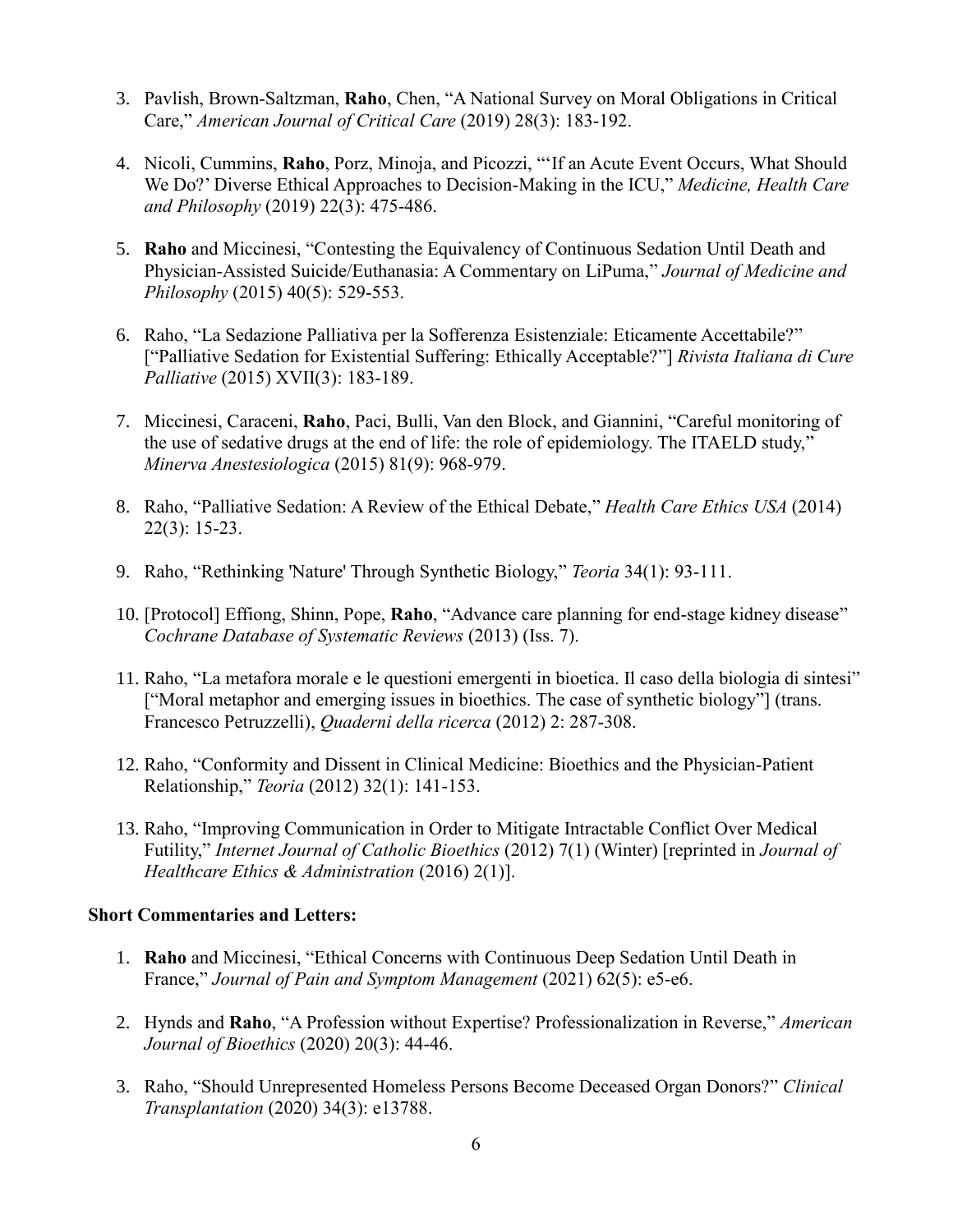4. **Raho** and Ozer, "Emerging Agency or Arrested Development? Proceed with Caution," *AJOB Neuroscience* (2018) (9)1: 65-66.

#### **Book Reviews:**

- 1. Raho, "Death with Dignity: Ethical and Practical Considerations for Caregivers of the Terminally Ill," *Rivista Italiana di Cure Palliative* (2012) 14(1): 9.
- 2. Raho, "Death with Dignity: Ethical and Practical Considerations for Caregivers of the Terminally Ill," *Internet Journal of Catholic Bioethics* (2012) 7(1) (Winter).
- 3. Raho, Bernhard Casper *et al.*, "Critica della ragione medica," *Medicina & Storia* (2011) XI, 21(22): 307-308.

#### **Federal Government Documents:**

- 1. **Raho** and Davis, "Beyond Medical Rescue," President's Council on Bioethics. Available at: [http://bioethics.georgetown.edu/pcbe/background/beyond\\_medical\\_rescue.html.](http://bioethics.georgetown.edu/pcbe/background/beyond_medical_rescue.html) Discussion paper presented at the Council's public meeting held in Washington, D.C., March 2009.
- 2. Raho, "Appendix, Newborn Screening: An International Survey," in *The Changing Moral Focus of Newborn Screening: An Ethical Analysis by the President's Council on Bioethics*. Available at: [http://bioethics.georgetown.edu/pcbe/reports/newborn\\_screening/the%20changing%20moral](http://bioethics.georgetown.edu/pcbe/reports/newborn_screening/the%20changing)[%2](http://bioethics.georgetown.edu/pcbe/reports/newborn_screening/the%20changing%20moral%20focus%20of%20newborn%20screening%20-%20appendix%20-%20joseph%20raho.pdf) [0focus%20of%20newborn%20screening%20-%20appendix%20-%20joseph%20raho.pdf.](http://bioethics.georgetown.edu/pcbe/reports/newborn_screening/the%20changing%20moral%20focus%20of%20newborn%20screening%20-%20appendix%20-%20joseph%20raho.pdf) Appendix to the Council's December 2008 White Paper.
- 3. Merrill, Miller, **Raho**, and Gruters, "Health and Medical Care Reform in the United States: Ethical Questions and Concerns," President's Council on Bioethics. Available at: [http://bioethics.georgetown.edu/pcbe/background/health\\_and\\_medical\\_reform.html.](http://bioethics.georgetown.edu/pcbe/background/health_and_medical_reform.html) Background paper presented during the Council's public meeting held in Chicago, IL, June 2008. Reprinted in: Hall, Orentlicher, Bobinski, Bagley, and Cohen, *Health Care Law and Ethics* (Wolters Kluwer: 2018); pp. 35-44.

#### **Writing for Popular and Professional Audiences:**

1. Raho, "Who is Healthy? Who is Not? Who Decides?" *The Bioethics Hub*, 2018 Loyola Marymount University Bioethics Institute. 2018. Available at: https://www.bioethicshub.org/genomicmedicine.

#### **Submitted:**

1. Pavlish, Robinson, Brown-Saltzman, Warda, Chen, Farra, Carr-Loveland, Feins, Barron, Jakel, Jaramillo, Lux, **Raho**, Henriksen, "Factors that Differ in ICU Survival and Influence Length of Stay," *American Journal of Critical Care* (June 2020).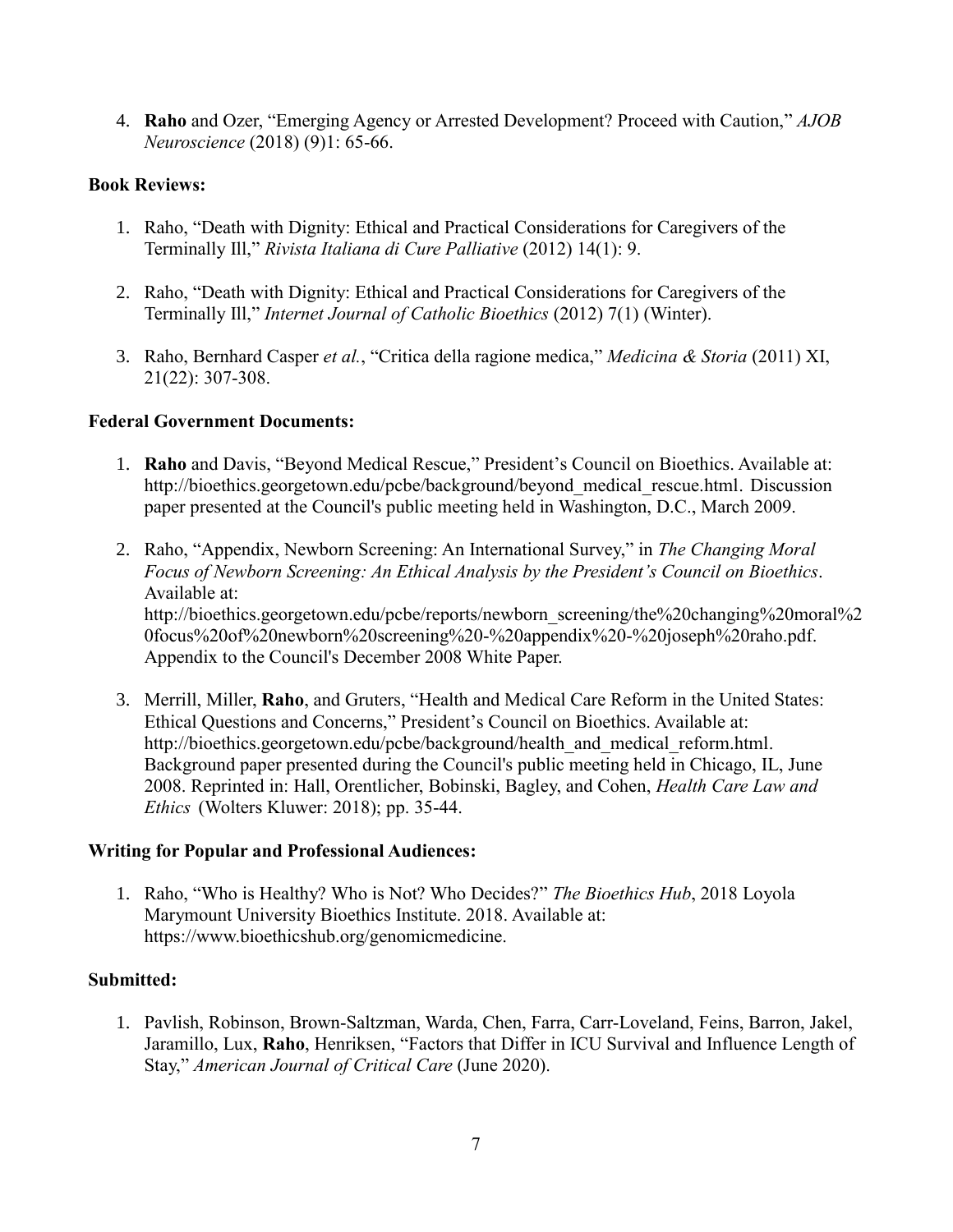## **Media Coverage:**

1. "Ethics of Organ Procurement from Unrepresented Patients," *Medical Ethics Advisor* (2020)  $36(1): 3-4.$ 

## **Translation:**

- 1. Raho, Italian Society for Anesthesia Analgesia Resuscitation and Intensive Care (SIAARTI) 3/6/20 guidelines, "Clinical Ethics Recommendations for Admission to Intensive Care and for Withdrawing Treatment in Exceptional Conditions of Imbalance between Needs and Available Resources," 3/13/20. Unpublished. Cited and/or featured online:
	- "Pandemic Ethics Resources," Institute for Bioethics and Health Policy, Miller School of Medicine, University of Miami: https://bioethics.miami.edu/education/public-healthethics/pandemic-resources/index.html
	- Berlinger et al., Hastings Center, "Ethical Framework for Health Care Institutions and Guidelines for Institutional Ethics Services Responding to the Novel Coronavirus Pandemic: Managing Uncertainty, Safeguarding Communities, Guiding Practice": <https://www.thehastingscenter.org/ethicalframeworkcovid19/> (3/16/20)
	- Jarvie, "Ethical Dilemmas in the Age of Coronavirus: Whose Lives Should We Save," *Los Angeles Times* (3/19/20).

# **PRESENTATIONS AT CONFERENCES**

2021 "At the Crossroads of Justice: Ethical Implications of Organ Procurement from the Unrepresented." Panel presentation (with A. Hulkower, P. Cuartas, and J. Lin),  $23^{rd}$  Annual Meeting of the American Society of Bioethics and Humanities (virtual conference, October).

"COVID-19, Media Reporting, and the Role of Bioethicists." Poster presentation (with F. Nicoli and P. Cummins) delivered at the 2021 Conference of the European Association of Centres of Medical Ethics (EACME), Cluj-Napoca, Romania (virtual conference, September, *in absentia*).

2020 "Suspending the Ethic? Moral Impartiality and the Conscientious Ethics Professional." Panel presentation (with J. A. Hynds, A. Feinsinger, and E. M. Robinson), 22<sup>nd</sup> Annual Meeting of the American Society of Bioethics and Humanities (virtual conference, October).

"Being Competent About Capacity: Ethics Expertise and Capacity Evaluation." Panel presentation (with J. A. Hynds, M. F. Shea, and A. McCarthy), 22<sup>nd</sup> Annual Meeting of the American Society of Bioethics and Humanities (virtual conference, October).

2019 "An Unjust Presumption? Procuring Organs from the Unrepresented." Workshop (with K. Brown-Saltzman) delivered at the  $21<sup>st</sup>$  Annual Meeting of the American Society of Bioethics and Humanities, Pittsburgh, PA (October).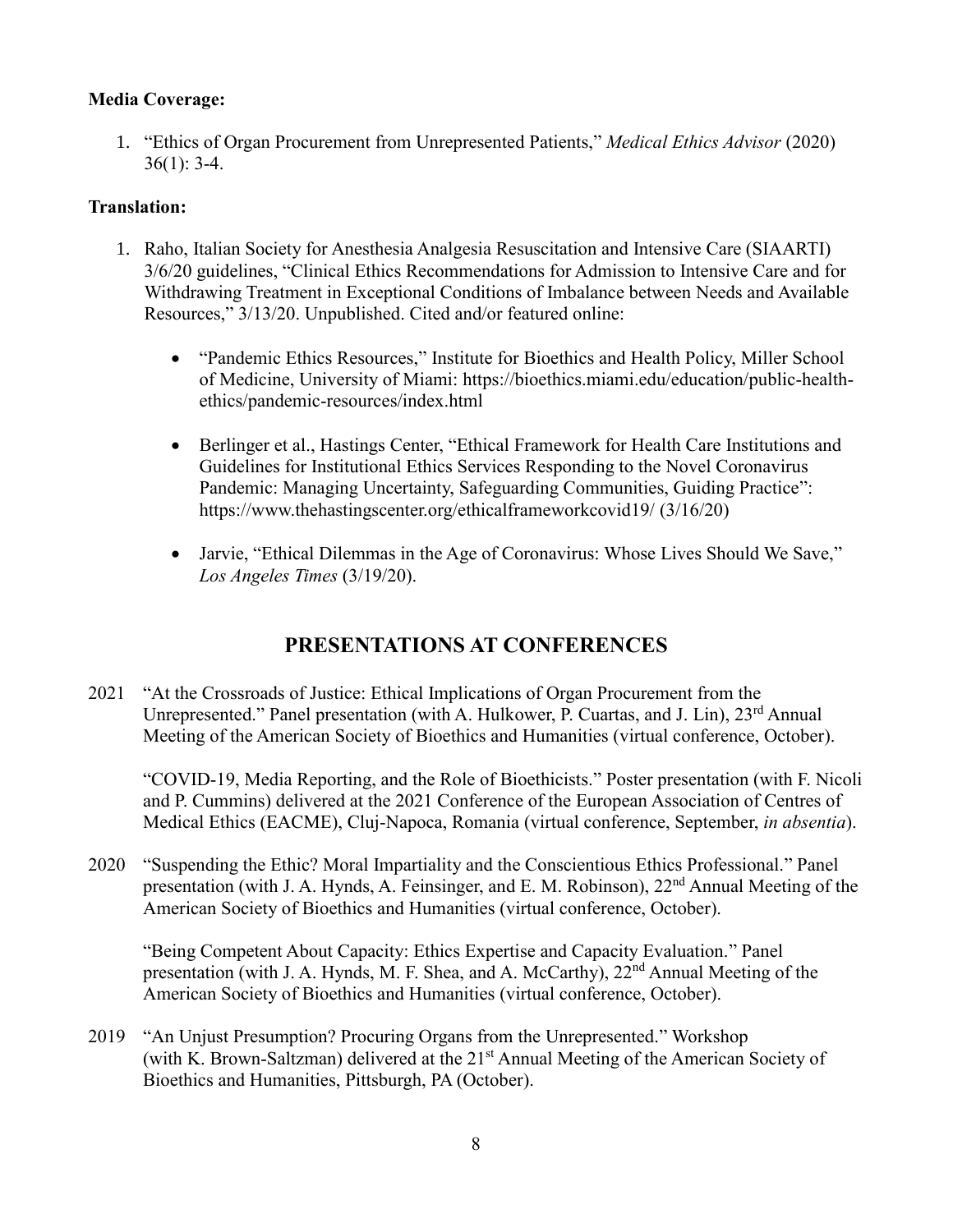"Error Has No Rights? Professional Obligations Regarding Mistakes in Clinical Ethics Consultation." Panel presentation (with J. A. Hynds and F. D. Davis) delivered at the 21<sup>st</sup> Annual Meeting of the American Society of Bioethics and Humanities, Pittsburgh, PA (October).

"To Err Is Human: Mistakes in Clinical Ethics Consultation." Paper presentation (with J. A. Hynds) delivered at the 15<sup>th</sup> International Conference on Clinical Ethics Consultation, Vienna, Austria (May; presented *in absentia*).

"Healthcare Ethics Consultation: Demystifying the Process." Workshop (with A. Knackstedt) delivered at the Sixth National Nursing Ethics Conference, Los Angeles, CA (March).

2018 "Back to the Future: Revitalizing the Concept of 'Tradition' in the Teaching of Medical Ethics." Panel presentation (with J. A. Hynds, F. D. Davis, and E. M. Robinson) for the 20<sup>th</sup> Annual Meeting of the American Society of Bioethics and Humanities, Anaheim, CA (October).

"Uncertainty in Clinical Ethics Consultation Recommendations." Panel presentation (with P. Cummins, F. Nicoli, and R. Porz) delivered to the 14<sup>th</sup> Annual International Conference on Clinical Ethics & Consultation (ICCEC), Oxford, UK (June; presented *in absentia*).

2017 "Vulnerability at Life's End: Reflections of a Clinical Ethicist." Panel presentation at the conference "Supporting Dignity at End-of-Life: Exploring Solutions to Disparities in Care," University of Southern California, Los Angeles, CA (November).

"Left Ventricular Assist Devices (LVADs) as Commonplace: Challenges in Ethics Consultation." Panel presentation (with E. M. Robinson, F. D. Davis, and J. A. Hynds) for the 19<sup>th</sup> Annual Meeting of the American Society of Bioethics and the Humanities, Kansas City, MO (October).

"Moral Responsibility: How Critical Care Clinicians View Obligations and Why It Matters." Panel presentation (with K. Brown-Saltzman, C. Pavlish, and B. Chen) for the 19<sup>th</sup> Annual Meeting of the American Society of Bioethics and the Humanities, Kansas City, MO (October).

2016 "The Distant Ethicist: Reflections on the Obligation to See Patients." Panel presentation (with F. D. Davis, E. M. Robinson, and J. A. Hynds) for the  $18<sup>th</sup>$  Annual Meeting of the American Society of Bioethics and the Humanities, Washington, DC (October).

"Decision-Making in the ICU: Diverse Ethical Approaches." Panel presentation (with F. Nicoli, P. Cummins, and R. Porz) delivered to the European Association of Centres of Medical Ethics, Leuven, Belgium (September; presented *in absentia*).

"Ethically Complex and Ethically Complicated Patients: Toward a More Effective Diagnosis and Response." Paper (with F. D. Davis) delivered to the  $12<sup>th</sup>$  Annual International Conference on Clinical Ethics Consultation, Washington, DC (May).

"Giving In: The Capable Patient Who Defers." Case discussion (with F. D. Davis) presented to the 12<sup>th</sup> Annual International Conference on Clinical Ethics Consultation, Washington, DC (May).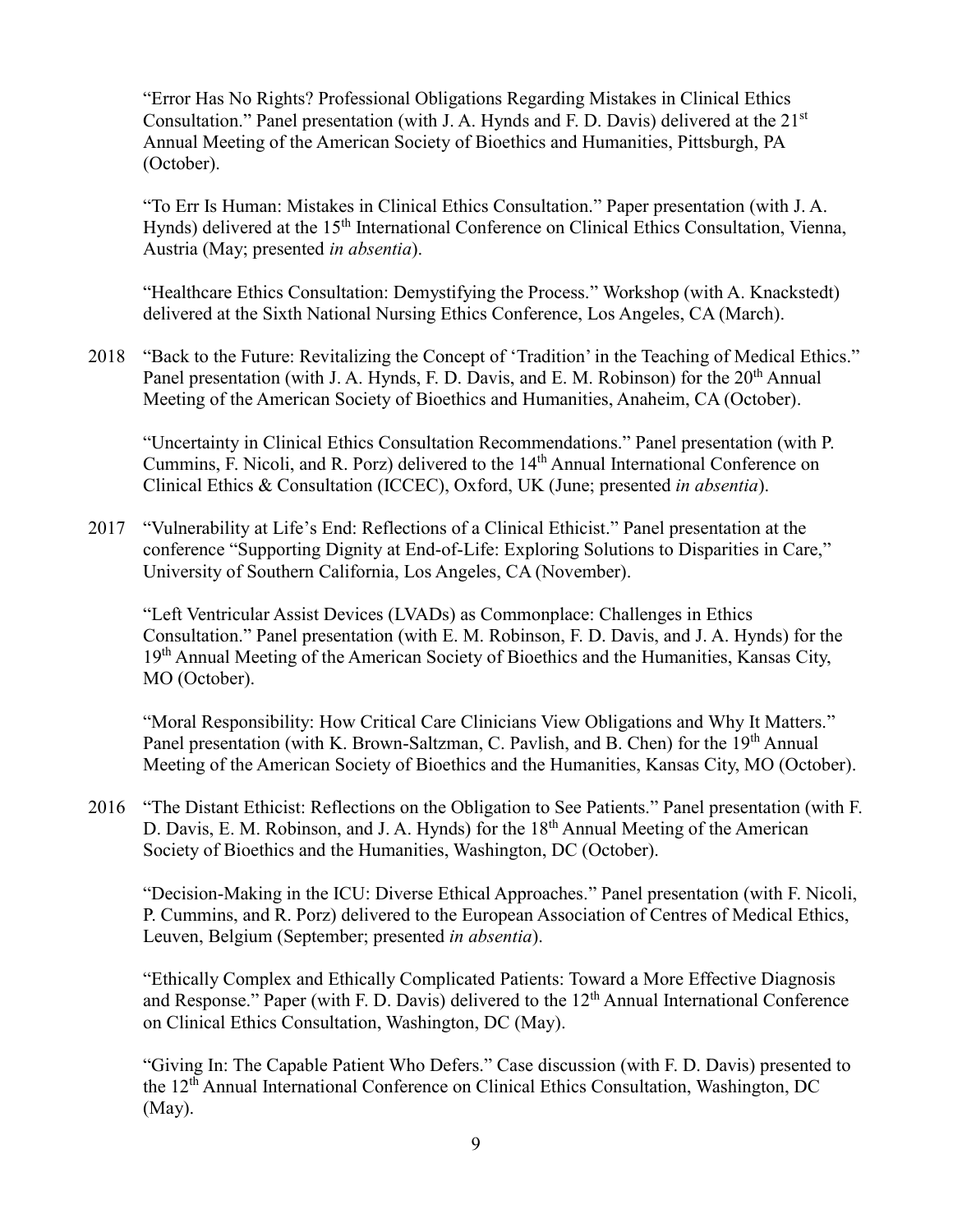"Deciding for the Voiceless: The Ethics of Decision-Making for the Unrepresented Patient." Presentation to the 22<sup>nd</sup> Annual Collaborative Ethics of Caring Conference, Los Angeles, CA (March).

2015 "From Initial Curiosity to Clinical Practice: An Inside Look at the Experience of Being Mentored in Bioethics." Paper presented as part of panel discussion ("The formation of clinical ethics consultants: The role of the mentor-mentee relationship," with F. D. Davis and J. A. Hynds) delivered to the 11<sup>th</sup> Annual International Conference on Clinical Ethics Consultation, Icahn School of Medicine at Mount Sinai, New York City (May).

"Seeing is Believing? Reflections on a Presumption in Favor of Always Seeing the Patient." Panel presentation (with F. D. Davis, E. M. Robinson, and J. A. Hynds) delivered to the 11<sup>th</sup> Annual International Conference on Clinical Ethics Consultation, Icahn School of Medicine at Mount Sinai, New York City (May).

- 2014 "The Decision to Sedate at the End of Life: When is it Ethical?" Presentation delivered to the 2<sup>nd</sup> Annual Health Palliative Care Symposium: Palliative & Advance Care Planning: Making Choices About Care," UCLA, Los Angeles (October).
- 2013 "Summing Up and Take-Home Messages." Final reflection delivered during the "preconference" day, XX Congresso nazionale della Società italiana di cure palliative (20<sup>th</sup> National Conference of the Italian Society of Palliative Care), "Etica della cura: approcci integrati per una cura etica," Accademia delle Scienze di Medicina Palliativa – ASMEPA – Bentivoglio (BO), Italy (October).
- 2012 "Role-Fulfillment, Elimination of Suffering, and Achieving a Good Death: A Moral Analysis of Medical Practice at the End of Life." Paper delivered to the 6th Annual Conference of the International Society of MacIntyrean Enquiry, University of Nottingham, England, UK (July).
- 2011 "Moral Pluralism and Incommensurablity in Bioethics: Is a Normative Basis of Medicine Still Possible?" Paper delivered to the 5th Annual Conference of the International Society of MacIntyrean Enquiry, Providence College, RI (July).

[Discussant] "Conformity and Dissent. Questioning the Transgression," University of Pisa-Northwestern University Conference, Pisa, Italy (March).

2005 "Justice as Fairness: An Evaluation of Rawls's Veil of Ignorance," First Annual New England Undergraduate Philosophy Conference, Providence College, RI (May).

## **LECTURES AND PRESENTATIONS**

2021 "Ethics." 26<sup>th</sup> Annual Pediatric Review Board Course, UCLA (National course, 150 participants) (May, online due to COVID-19 pandemic).

"Developing an Ethically Defensible Hospital Triage Policy." Presentation as part of the Webinar Series, entitled "Facing an Outbreak: Issues of Global Health, Ethics and Technology."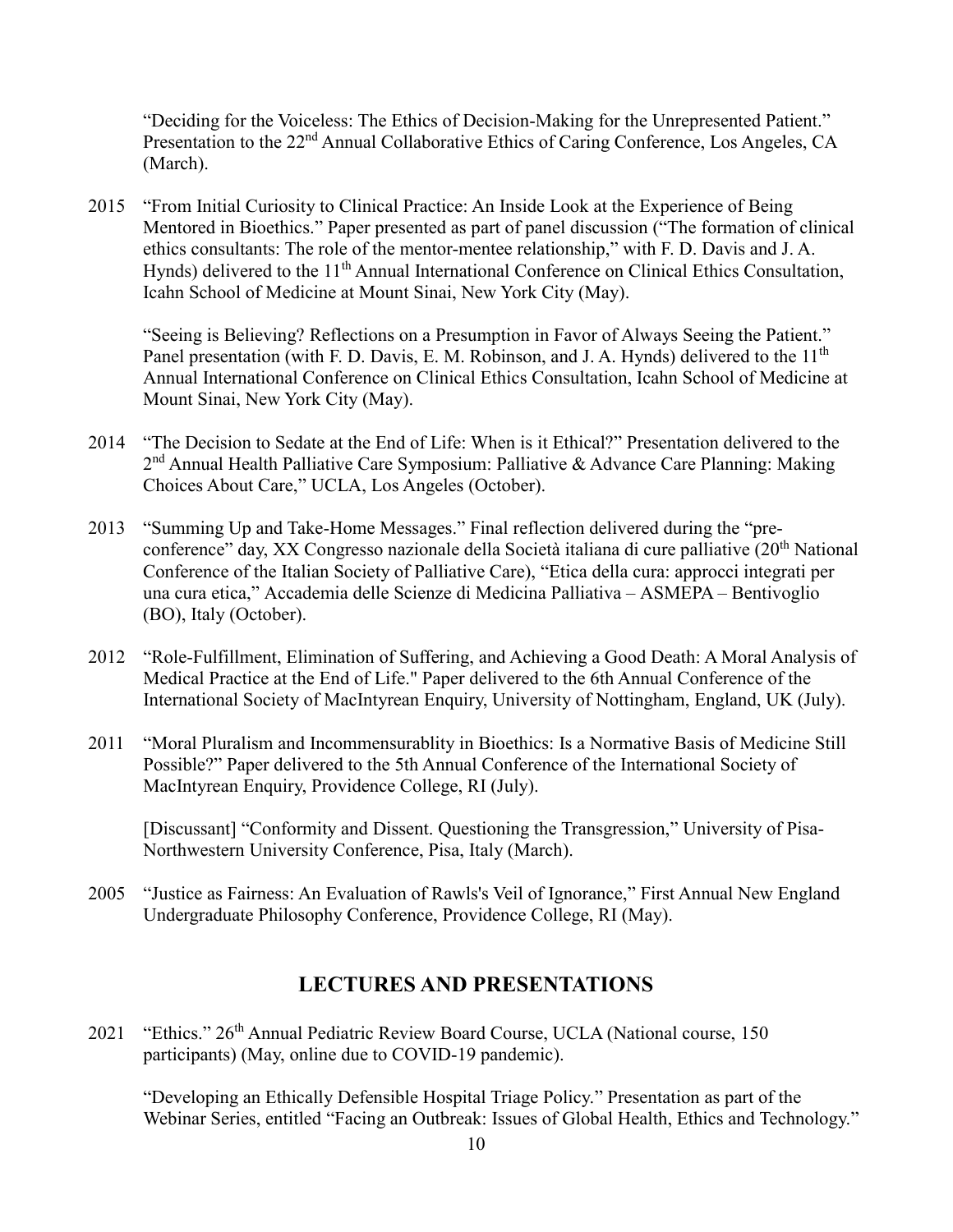Presentation was during "Episode 2: Justice and Equity in the COVID-19 Emergency." Other panelists included Rosamond Rhodes and Stefano Semplici. Fondazione Bruno Kessler, Trento, Italy (May, online).

2020 "Moral Duty to Treat? Infectious Disease, Ethics, and the Physician." Presentation as part of the Loyola Marymount Bioethics Faculty Panel, entitled "Facing Disaster: COVID-19 and the Ethics of Pandemic" (October).

"Ethics." 25<sup>th</sup> Annual Pediatric Review Board Course, UCLA (National course, 150 participants) (invited; event canceled due to COVID-19 pandemic).

"Error Has No Rights? Professional Obligations Regarding Mistakes in Clinical Ethics Consultation" (with J.A. Hynds). Webinar presented to the Ethics Committee of the Visiting Nurse Service of New York Hospice and Palliative Care (January).

2019 "Ethics." 24<sup>th</sup> Annual Pediatric Review Board Course, UCLA (National course, 150 participants) (September).

"Addressing the Ethics of Medical Futility in the NICU." Delivered to the NICU Palliative Care Symposium, "A Journey of 27 Days: Making Meaning of Every Moment," UCLA (May).

- 2018 "Ethics." 23rd Annual Pediatric Review Board Course, UCLA (National course, 170 participants) (September).
- 2017 "'What Should I Do?' Identifying, Analyzing, and Resolving Moral Dilemmas at the Bedside." Presentation to the UCLA Catholic Center (December).

"Moral Obligations: Caring for Those in Pain or Experiencing Suffering." Delivered to UCLA Nursing Ethics Seminar (August).

"Moral Responsibility: How Do We See It?" (with C. Pavlish). Delivered to UCLA Nursing Ethics Seminar (August).

"Case Presentation" (with V. Milleson). Delivered to UCLA Nursing Ethics Seminar (August).

"Clinical Ethics." Case-based workshop (with Drs. D. Lehman and Z. Madson) delivered to first-year medical students during their Pediatric Interest Group Week (February).

2016 "The Ethics of Decision-Making for Others." Case-based workshop for first-year medical students of the David Geffen School of Medicine (November).

Discussant, "Ethical Perspectives on Force-Feeding in Anorexia Nervosa," CL Case Conference, Psychiatry, presented by Dr. R. Cockerill, PGY-II (October).

"Physician Orders for Life-Sustaining Treatment (POLST)." Presentation delivered to physicians, nurses, and social workers at New Vista Post Acute Care (August).

"Clinical Ethics and Medical Futility." Presentation delivered to students at the Summer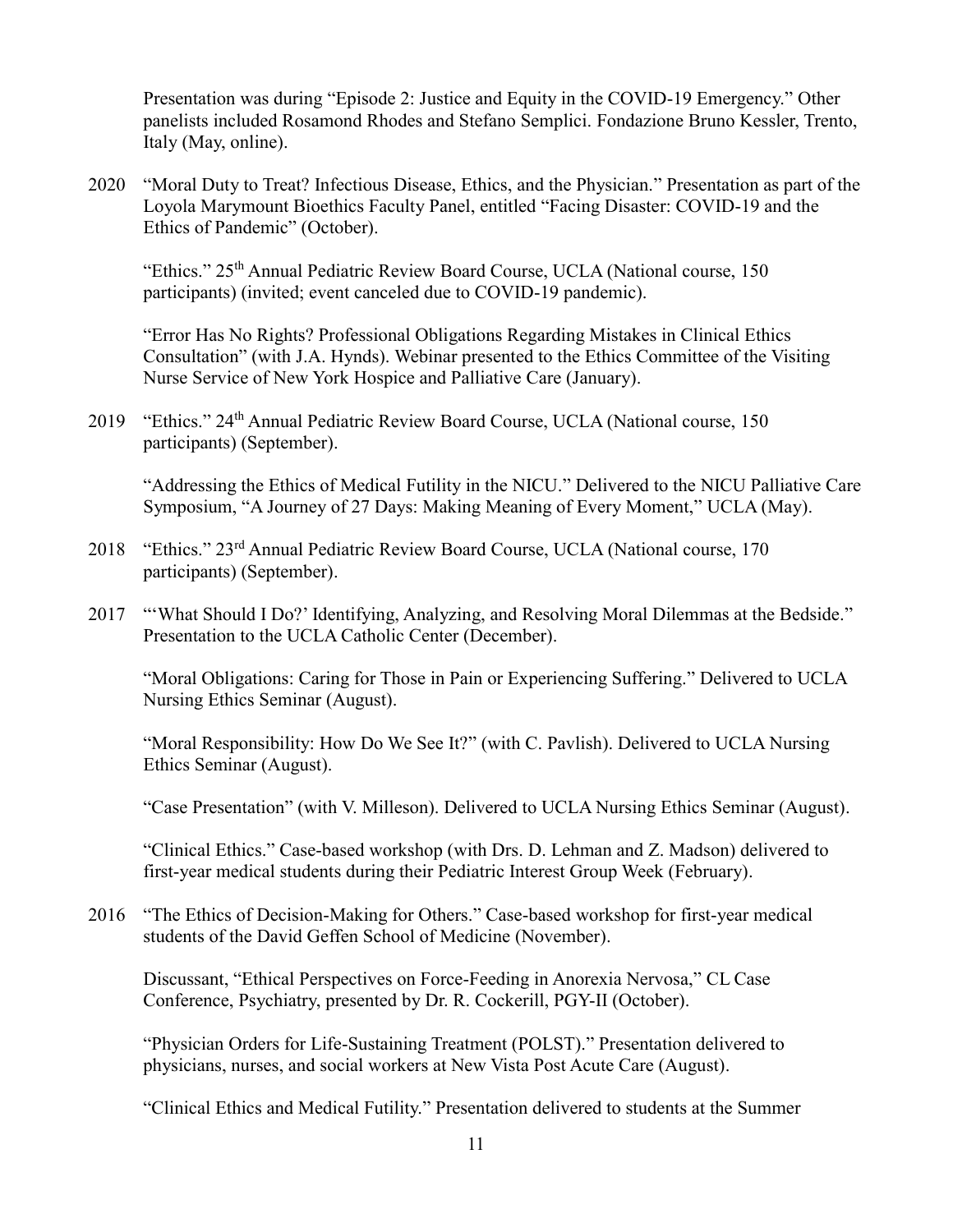Institute in Bioethics, Yale University (July).

"The Surgeon's Right to Stop: The Challenges of Limiting 'Futile' Life-Sustaining Treatment After Surgery." Presentation delivered to the UCLA Cardio-Thoracic Fellows (June).

"Decision-Making Capacity." Presentation during Reynolds Mini-Fellowship in Geriatrics Education, UCLA (February).

2015 Case Presentation, Southern California Bioethics Committee Consortium (September).

Four presentations to UCLA Ethics Committees (Ronald Reagan and Santa Monica Hospital) on updating Policy 1318, regarding Palliative Sedation (Jan., Feb., Apr., Aug.).

2012 "Continuous Deep Sedation to Alleviate Existential Suffering at the End of Life: An Ethical Analysis," St. Joseph's University, Philadelphia, PA. Presentation of dissertation research to graduate and undergraduate fellows (October).

"Etica Applicata nelle Decisioni Mediche di Fine-Vita e Cure Palliative" ("Applied Ethics in Medical Decision Making at the End of Life and Palliative Care"), Formation Course ECM, "Cure Palliative e Terapia del Dolore: L'Umanizzazione delle Cure Attraverso la Valorizzazione Multiprofessionale," Università di Firenze (Empoli campus), Italy. Lecture during training course for physicians and nurses specializing in palliative care (June).

"Bioetica sul campo: la sedazione palliativa per il dolore psico-esistenziale? Discussione di un caso clinico," Hospice delle Oblate, Firenze, Italy. Presentation of dissertation research on palliative sedation for existential distress, delivered to physicians, nurses, and other clinical personnel of the Hospice delle Oblate in Florence (June).

- 2010 "Il problema dell'accanimento terapeutico nei casi di fine-vita" ("The problem of medical futility in end-of-life cases"), Università di Pisa. Lecture as part of course in *Bioetica* for Prof. Sergio Bartolommei (October).
- 2009 "Medical Futility," Georgetown University School of Medicine, Washington, D.C. Led group discussion for second-year medical and graduate nursing students (March).
- 2008 "Medical Futility," Georgetown University School of Medicine, Washington, D.C. Led group discussion for second-year medical and graduate nursing students (March).
- 2007 "Newborn Screening for Genetic Disorders," Mount St. Mary's University, Emmitsburg, MD. Lecture for undergraduate course in moral decision-making (April).

## **OUTREACH AND SERVICE**

- 2020 UCLA MindWell Program, Eudaimonia Award Nomination Committee, *Reviewer*
- 2019 UCLA MindWell Program, Eudaimonia Award Nomination Committee, *Reviewer*